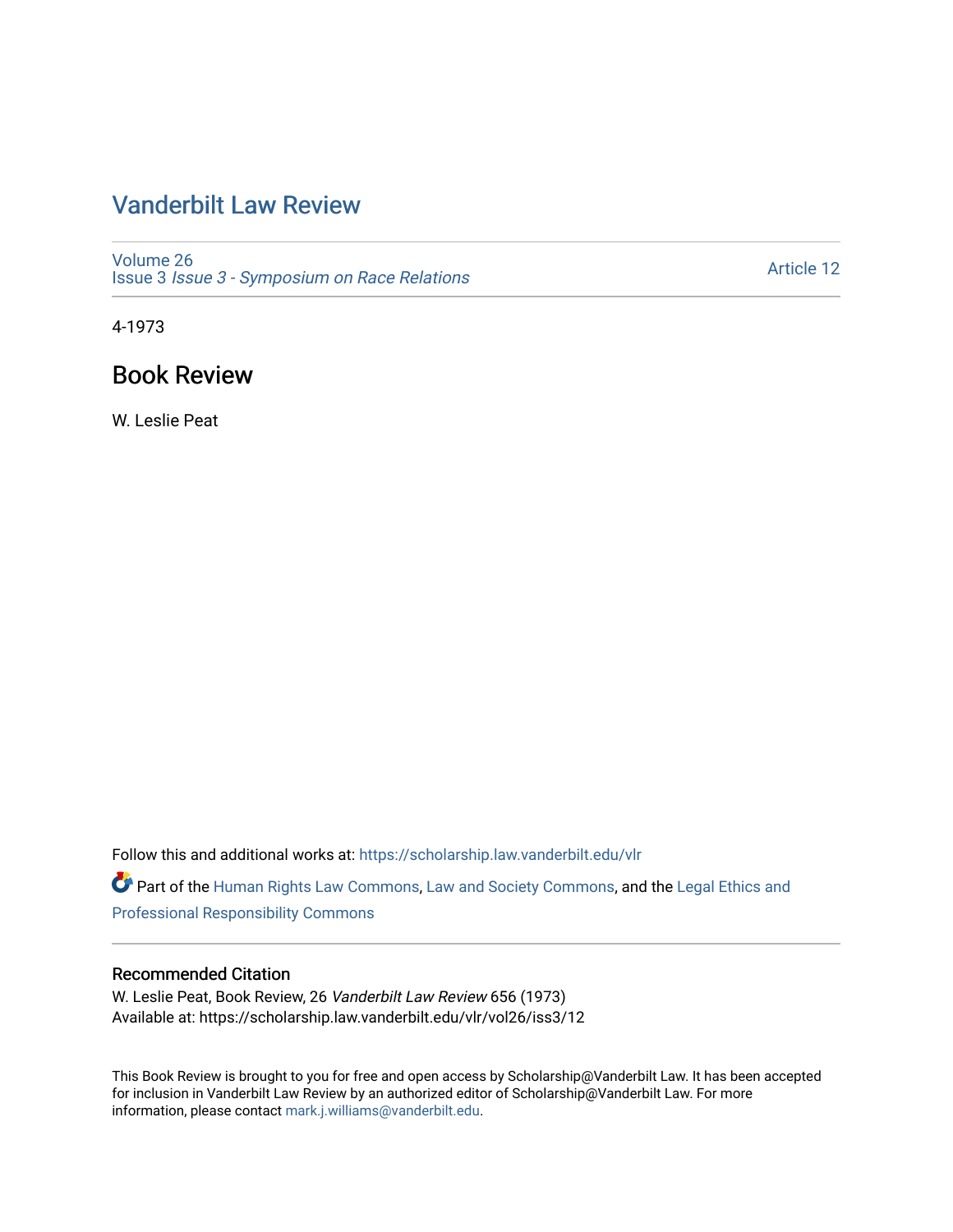# **BOOK REVIEWS**

## **The University Portfolio and Social Responsibility**

**THE** ETHICAL INVESTOR: UNIVERSITIES **AND** CORPORATE RESPONSIBILITY. By John G. Simon, Charles W. Powers & Jon P. Gunnemann. New Haven and London: Yale University Press, 1972, Pp. x, 208. \$9.50 (paper, \$2.95).

Justice Louis D. Brandeis characterized the modern corporation as "the master institution of civilized life."<sup>1</sup> In light of the actual and potential impact of such an institution, it is hardly surprising that concern over the proper scope of corporate activity and responsibility for its conduct dates almost as far back as the origins of the corporation itself.

In the late nineteenth century, this concern over corporate activity in the United States focused primarily on enactment and enforcement of the antitrust laws. In the early years of the twentieth century, courts were occasionally forced to deal with social issues raised in shareholders' derivative actions, but the cases were few and far between. Systematic analysis of the problems of corporate responsibility did not really get under way until the publication in 1932 of *The Modern Corporation and Private Property,* by Adolph A. Berle and Gardiner Means. The fundamental purpose of this seminal and prophetic book was to demonstrate the distance between the legal theory of corporate control and the realities of corporate life in the United States. Today most minority shareholders who seek to instill a sense of social responsibility in corporate managers acknowledge the continued existence of the gap documented by Berle and Means and the futility of attempts to reassert shareholder control. The objective of these shareholders is to persuade; their method is to arouse public opinion and bring to bear on corporate management the full weight of all favorable pressures that can be generated, including the considerable leverage which institutional investors can potentially exert.

It is no secret that the percentage of shares of common stock of

I. Liggett v. Lee, 288 U.S. 517, 565 (1933). Justice Brandeis was quoting from T. **VEBLEN, ABSENTEE OWNERSHIP AND BUSINESS ENTERPRISE** 86 **(1923).**

<sup>656</sup>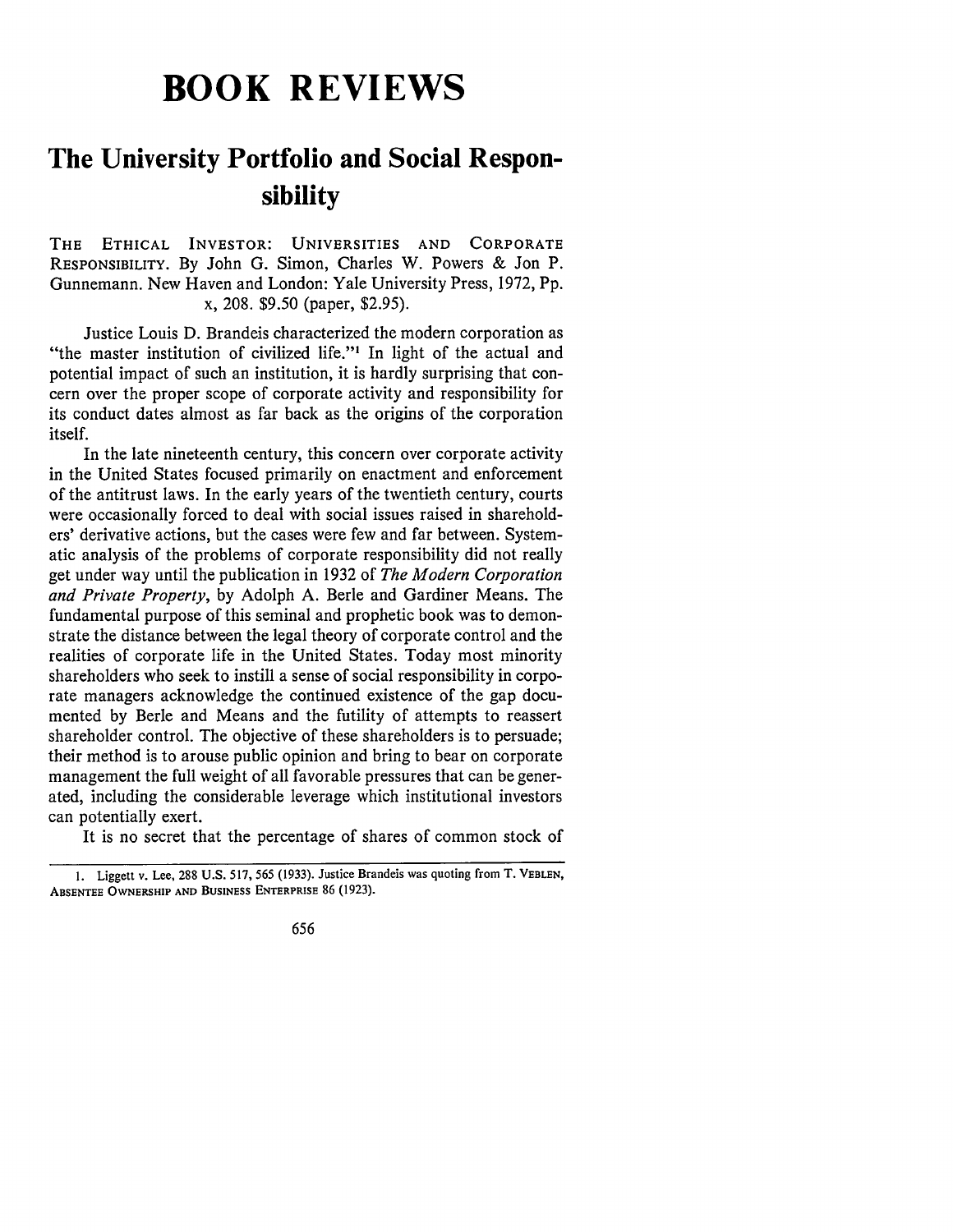American corporations held by institutions of one sort or another has risen dramatically in recent years, although there are few, if any, major corporations of which institutions own a majority of the stock.2 To speak of "institutional investors" in the context of the corporate responsibility debate, however, is to say very little because there are so many different kinds of institutions, each type subject to differing legal, moral, and political constraints and pressures. At one extreme are banks and mutual funds, whose freedom to take any action that might adversely affect the return to trust beneficiaries or investors is rigidly circumscribed. On the other end of the spectrum are foundations whose charitable purposes are so broadly defined as to give their managers virtually complete freedom to advance social causes at the expense of portfolio performance. The churches, universities, and other single-purpose charities fall between the two extremes and find themselves caught between the legal obligation to maximize investment return and a countervailing desire to respond in some way to the will of their constitutents and to the needs of society. In *The Ethical Investor,* Messrs. Simon, Powers, and Gunnemann have limited themselves to an examination of the problems of the university as an institutional investor, but every institutional investment manager who takes the problem of corporate responsibility seriously should find the book valuable.

Much of the initial awareness that universities may have a significant role in attempts to instill a sense of social responsibility in corportate management come as a result of student activism. The concern of college students for the solution of social problems is not new. What is new about the concern of the current generation of students, which may be dated very roughly from the Greensboro sit-ins in 1960,<sup>3</sup> is its breadth, depth, and scope. Very simply, more students have deeper feeings about many more problems, and the problems themselves are of unprecedented technological and sociological complexity. As early as 1960, students were aware of at least some of the implications of corpo-

<sup>2.</sup> During the period 1960-69, the estimated share volume of institutional investors on the New York Stock Exchange rose from approximately 360,000,000 shares (28% of the total public volume) to nearly 2,300,000,000 shares (more than **50%). SECURITIES AND EXCHANGE COMM'N, INSTITUTIONAL** INVESTOR **STUDY REPORT,** H.R. Doc. **No.** 92-64, 92nd Cong., Ist Sess. 2167-68 **(1971).**

<sup>3.</sup> On February i, 1960, 4 black college students from Agricultural & Technical College of North Carolina attempted to obtain service at a F.W. Woolworth Company's lunch counter in Greensboro, North Carolina. N.Y. Times, Feb. 5, 1960, § 1, at 12, col. 3. Four days later a number of white college students joined the protest, which then spread to S.H. Kress & Company. N.Y. Times, Feb. 6, 1960, § **1,** at 20, col. **1.** Finally, on July 25, segregation ended at the lunch counters of the Woolworth and Kress stores when the manager of each store agreed to begin service on an integrated basis. N.Y. Times, July 26, 1960, § 1, at 1, col. 8.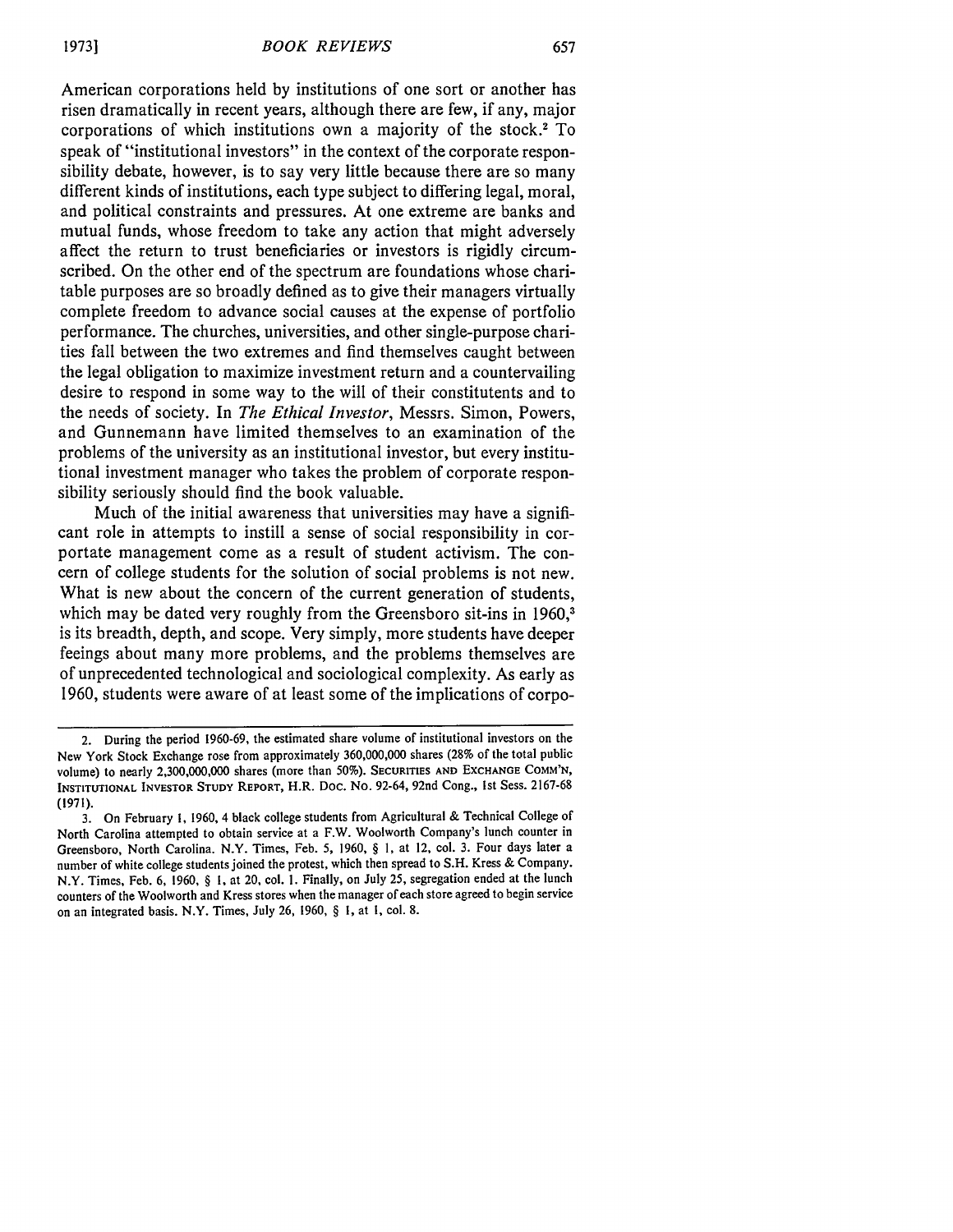rate activity, as evidenced **by** the Greensboro sit-ins having touched off picketing at the northern outlets of the retail store chains involved.4 Not until the Kodak controversy in 1967,<sup>5</sup> however, was the anger and frustration of students directed against their own colleges and universities, which as institutional investors were thought to be somehow implicated in corporate conduct. Another important change occurred in **1970** when the leaders of Campaign **GM** made the first serious attempt to organize and coordinate efforts to force shareholder action on campuses across the country.6 Since **1967,** university trustees have found themselves asked to make many complex "investment" decisions of a very new sort. The issues have included apartheid and other forms of racial discrimination in South Africa,<sup>7</sup> strip mining,<sup>8</sup> pollution control,<sup>9</sup> the manufacture

**5.** FIGHT (Freedom, Integration, God, Honor-Today), a militant black organization formed by the late Saul **D.** Alinsky in Rochester, New York, deadlocked with Eastman Kodak over a proposed program to hire and train 600 blacks in December 1966. In March 1967 FIGHT purchased 10 shares of Eastman Kodak stock. FIGHT then mailed 700 letters to various clergymen and civil rights groups urging them to contact fellow stockholders to protest Kodak's action in a controversial "contract agreement" between Kodak and FIGHT. N.Y. Times, April 7, 1967, § **1,** at 1, col. 7. At the annual stockholders meeting, FIGHT was unsuccessful in forcing Kodak to honor any previous "agreements"; nevertheless, Kodak subsequently hired a black advertising public relations firm and emphasized its intention of recruiting and training additional blacks.

6. Campaign GM was formed by Ralph Nader. Its announced goal was to make General Motors more responsive to the public. Nader's colleagues on the project purchased 12 shares of GM stock. Subsequently they proposed the following 3 shareholder resolutions: first, to expand the Board of Directors of General Motors from 24 to 27 and include 3 representatives of the general public; secondly, to establish a shareholders' committee for corporate responsibility; thirdly, to have the corporation undertake no business activities that were detrimental to the health, safety, or welfare of United States citizens. N.Y. Times, Feb. 8, 1970, § 1, at 44, col. **1.** All 3 of these resolutions were defeated soundly at the annual stockholders meeting, but GM subsequently took action consistent with those resolutions. N.Y. Times, May 23, 1970, § I, at **15,** col. 1. For an extensive analysis of the first 2 phases of Campaign GM by a law professor who participated in the project see Schwartz, *The Public-Interest Proxy Contest: Reflections on Campaign GM,* <sup>69</sup> MICH. L. REv. 419 (1970); Schwartz, *Towards New Corporate Goals: Co-Existence with Society,* 60 GEo. L.J. 57 (1971).

7. N.Y. Times, Aug. 23, 1972, § 1, at 1, col. **I** (World Council of Churches voted to liquidate its financial stake in all corporations doing business with South Africa); N.Y. Times, Aug. 19, 1972, § **1,** at 33, col. 3 (investigation of role of black workers in United States corporations' subsidiaries located in South Africa indicates that only about **10%** are attempting to improve the lot of black workers). *See also* Unterhalter, *The "Polaroid Experiment" in South Africa-A Progress Report,* 6 **VAND. J. TRANSNAT'L** L. 109 (1972).

**8.** *E.g.,* Natural Resources Defense Council v. TVA, 340 F. Supp. 40 (S.D.N.Y.), *rev'd* 459 F.2d **255** (2d Cir. 1972) (action to enjoin TVA's involvement in strip mining; reversed because New York was not a place of proper venue); Lomayaktewa v. Morton, Civil No. 974-71 (D.D.C., filed May 14, 1971) (attempt to invalidate Interior Department's approval of a lease of Hopi tribal lands on Black Mesa for strip mining coal). For a discussion of this case see 1 E.L.R. **65171** (1971).

**9.** Illinois v. City of Milwaukee, 406 U.S. 91 (1972) (holding that there is a federal common law of pollution control); Washington v. General Motors, 406 **U.S. 109** (1972) (action **by 18** states against the Nation's 4 major automobile manufacturers alleging conspiracy to impede research and development of automotive air pollution control devices).

<sup>4.</sup> N.Y. Times, July 26, 1960, § **1,** at I, col. 8.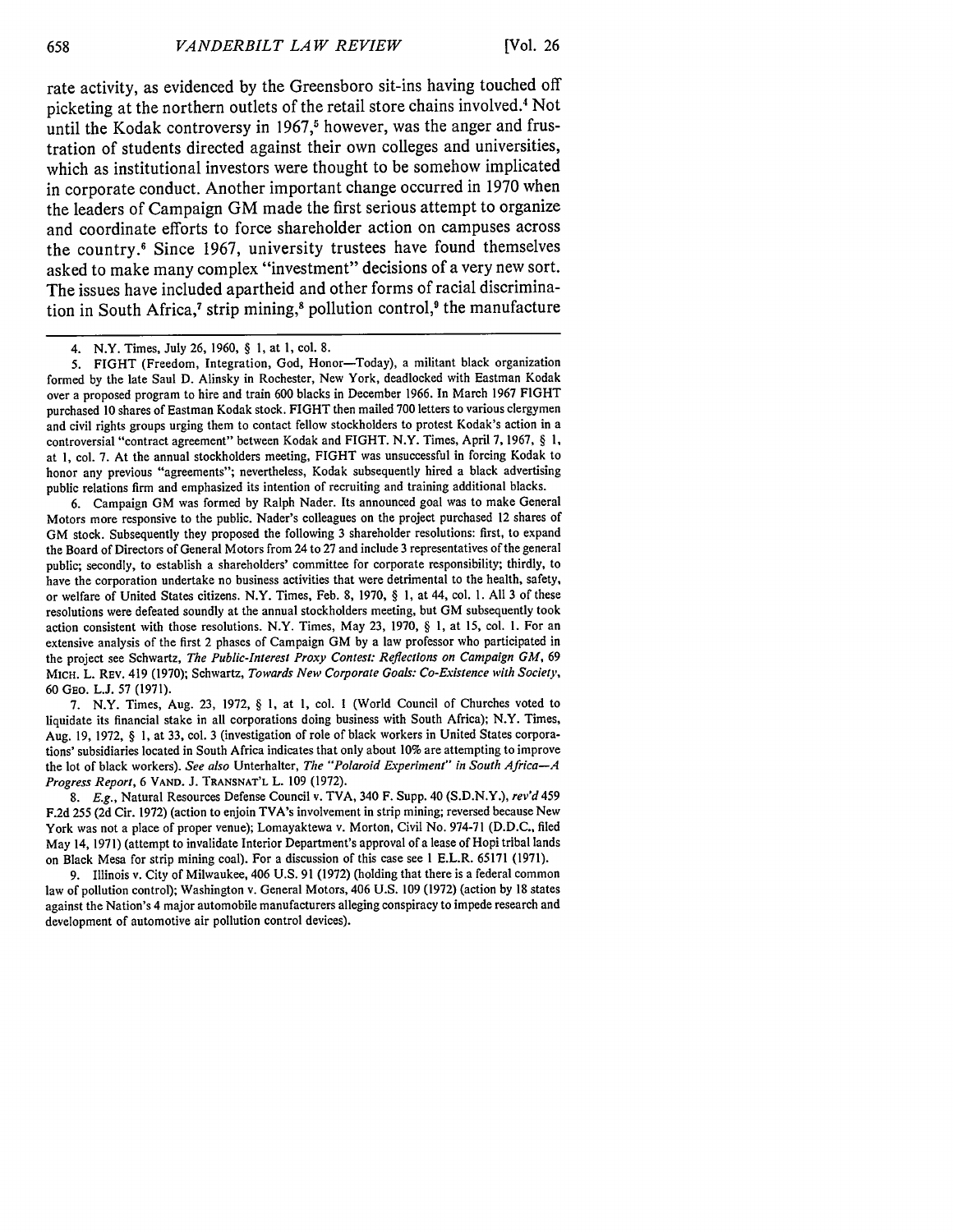of antipersonnel weapons,<sup>10</sup> and discrimination in hiring.<sup>11</sup>

Initially there was considerable confusion and irritation, and, on a number of campuses, outright confrontations over issues of corporate responsibility threatened to halt normal academic activity. Nearly every major institution ultimately responded by appointing a committee to study the problem and to make recommendations for the establishment of procedures to ensure that responses to future requests for institutional action would be orderly and thoughtful. The most comprehensive study to date is the subject of this review, a report to the Yale Corporation which grew out of an interdisciplinary seminar on corporate responsibility led by the study's authors in 1969-70.

The scope of the report is rather limited. It does not, for example, purport to examine the vast range of possibilities for institutional investment in activities such as low-income housing construction, that are directed toward the accomplishment of social goals rather than maximization of investment return. Moreover, the authors assume at the outset that in a complex industrial society there can be no such thing as a "clean" portfolio.<sup>12</sup> Their principal concerns are whether the university as shareholder should try to influence the behavior of corporations, whether it may legally do so, the range of possible action, and the nature of the decision-making process.

A more fundamental question is whether corporations have any real social responsibilities. If not, then it is a moot point whether an institutional investor can be implicated, in any meaningful sense, in corporate conduct. The authors conclude that corporations do have an obligation to avoid and correct social injury-but only to the extent that the societal harm is caused by the corporation itself. They call this negative injunction a "moral minimum." Affirmative duties may play an important role for individuals, but they have no place in the corporate moral scheme. This distinction is extremely useful as an aid to the analysis of corporate responsibility problems. Consider, for example, the familiar statement that the sole purpose of corporate existence is the

**<sup>10.</sup>** State *ex* **rel.** Pillsbury v. Honeywell, Inc., 291 Minn. 322, 191 N.W.2d 406 (1971) (shareholder's attempt to inspect munition manufacturer's shareholders list to communicate with other shareholders regarding his opposition to the corporation's production of war materials). For a discussion of this case see 25 **VAND.** L. REv. 425 (1972).

**<sup>11.</sup>** Wall Street **J.,** Jan. 31, 1973, at 1, col. 3, (EEOC charges NBC with discrimination against women in its hiring); Wall Street J., Dec. 14, 1972, at 4, col. 3 (EEOC charges Mobil Oil Co. with discrimination against women in its hiring); Wall Street J., Aug. 24, 1972, at 8, col. 2 (class action filed charging 32 firms with discrimination against women in hiring).

<sup>12.</sup> A devastating critique of the "clean portfolio" concept may be found in Malkiel & Quandt, *Moral Issues in Investment Policy,* HARV. Bus. REv. 37 (March-April 1971).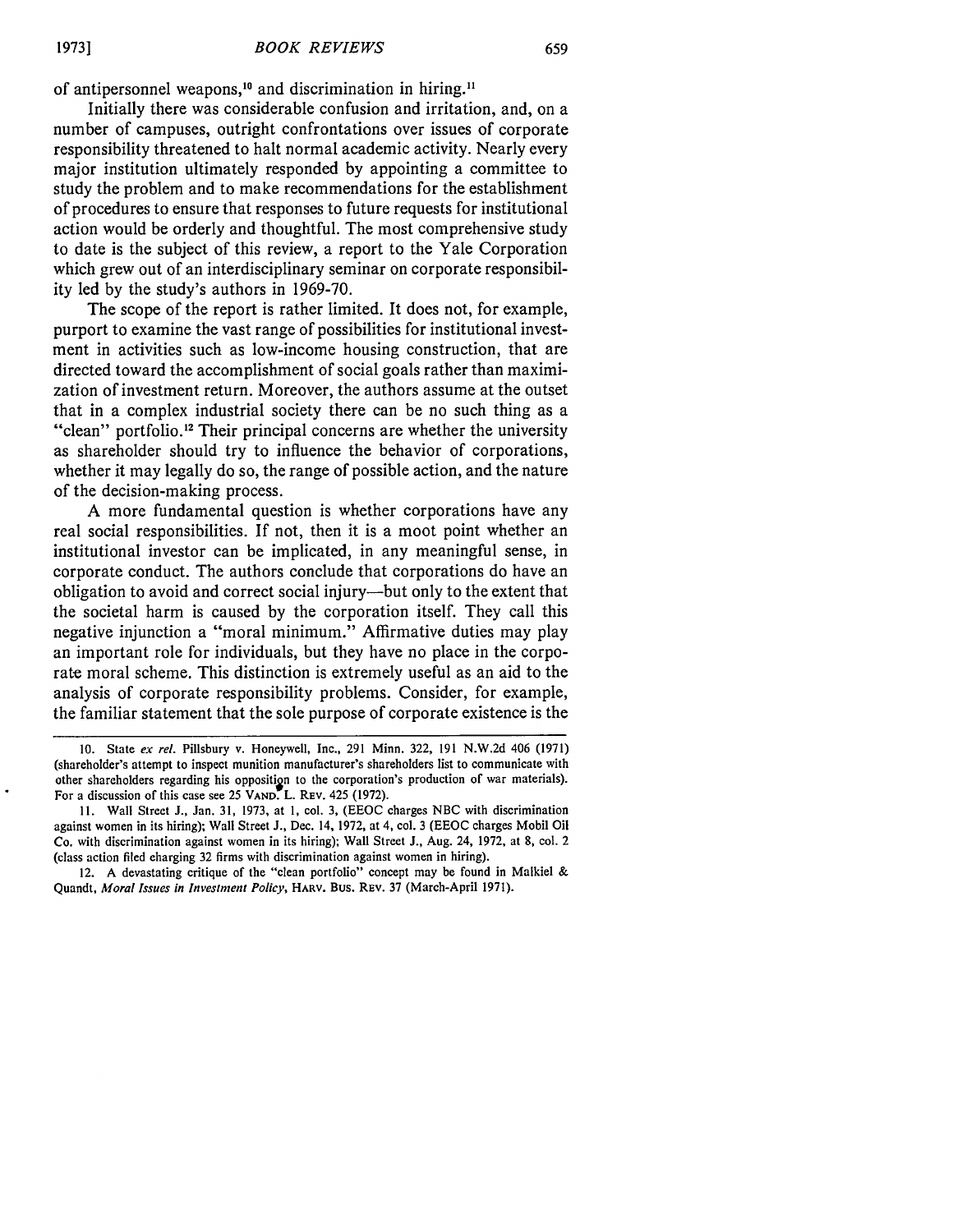maximization of profit.13 Attempts to accomplish objectives that are incompatible with profit maximization are, according to the profit advocates, definitionally impossible. Moreover, they frequently assert that the corporation is singularly unfit to promote the general welfare and will probably fail in its attempt. These arguments, with several variations, simply have no relevance to the problem of corporate responsibility in the limited Simon-Powers-Gunnemann sense. Similarly, in discussions of highly competitive industries in which harmful practices are widespread, it is often argued not only that it is unrealistic to expect individual firms to adopt measures that put them at a competitive disadvantage but also that the resulting social injury from unemployment might well be worse than that resulting from the pollution. Applying the moral minimum criterion, one can admit all of this and nevertheless find fault with corporations in such an industry. The pollution is "selfcaused" to the extent that the industry has not taken steps to find solutions, and individual firms may be faulted for failure to encourage industry-wide action.<sup>14</sup>

Having made a case for corporate responsibility, the authors must still make a case for university shareholder action. Invoking a complex tripartite principle called, for reasons at once obvious and utterly unfathomable, "the Kew Gardens principle"-an allusion to the celebrated Kitty Genovese murder which took place in Kew Gardens, Queens, in 1964—they conclude that universities do have an obligation to act. In the final analysis, this principle boils down to nothing more than "if you are in a position to do anything which will prevent or eliminate social injury (whether or not self-caused in any usual sense), and nobody else is going to do anything about it, you ought to do whatever you can, no matter how futile the effort may appear."

This is one of the major weaknesses of the book. The Kitty Genovese-Kew Gardens metaphor is no more than a metaphor, and yet the authors rely heavily upon it; the rigorous analysis to which other concepts are subjected is temporarily abandoned. One wishes that the problem of proximate cause had not been passed over so lightly, and that the authors had taken this occasion to examine in some depth what it means to be an "investor." Surely the swapping of pieces of paper on the New York Stock Exchange is not the equivalent of an injection of

<sup>13.</sup> *See, e.g.,* M. FRIEDMAN, **CAPITALISM AND** FREEDOM 133 (1962). Whether one adds the innocent-sounding phrase "in the long run" makes an enormous difference in the thrust of this argument. **Cf.** Rostow, *To Whom and For What Ends Is Corporate Management Responsible?,* in **THE** CORPORATION **IN** MODERN **SOCIETY** 46 **(E.** Mason ed. 1959).

<sup>14.</sup> *See* **J. SIMON, C.** POWERS **& J. GUNNEMANN,** THE **ETHICAL** INVESTOR: **UNIVERSITIES AND** CORPORATE **RESPONSIBILITY** 109 (1972).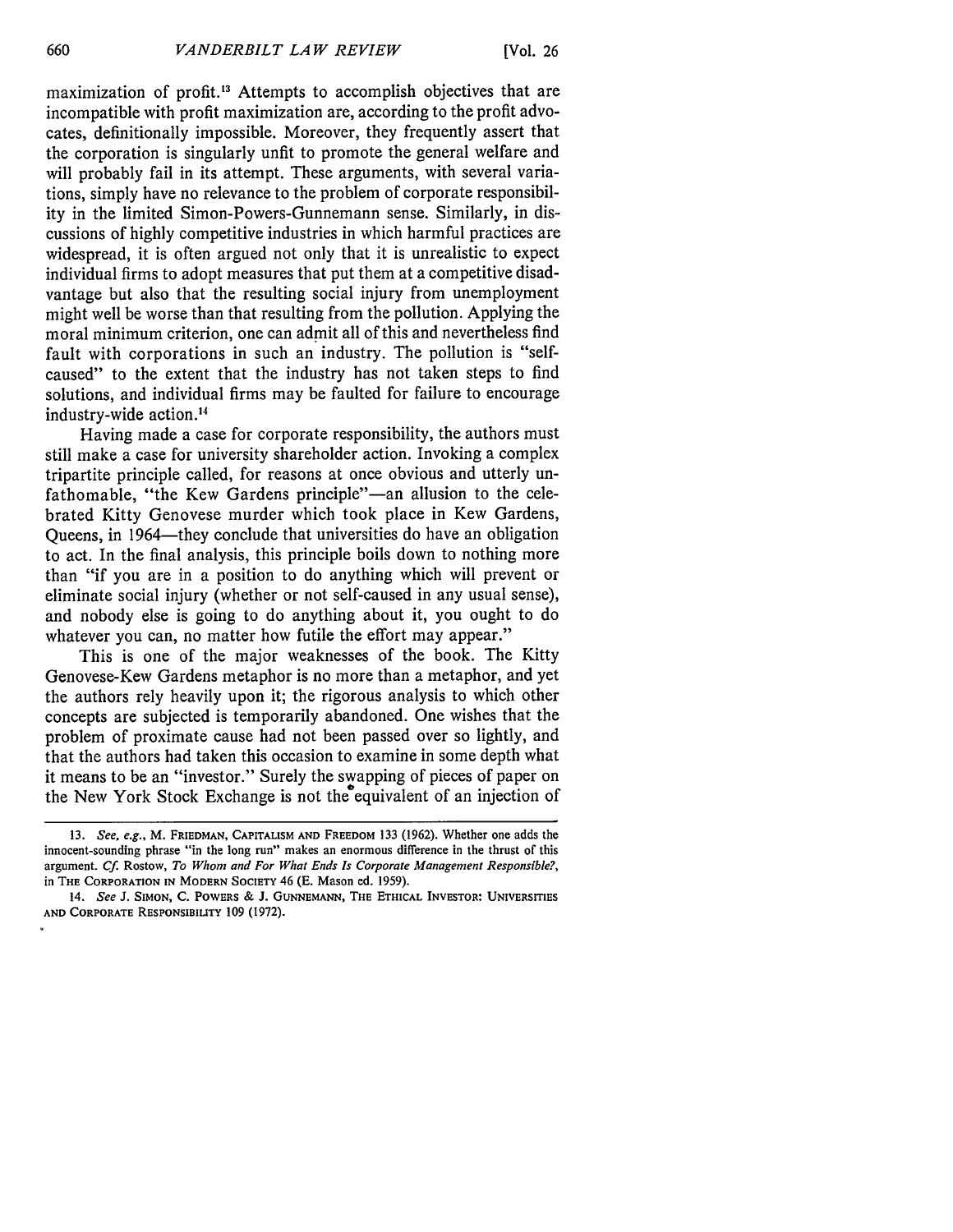661

venture capital, the purchase of a new equity issue, or the purchase of bonds from an underwriter. Furthermore, the authors failed to recognize the possibility that a valid reason for university action may be pure political necessity; the alternative to university action may be a mob outside the president's door-or worse.

Whether universities in fact have the capacity to influence corporate behavior is a very real and fascinating issue, and one that has figured prominently in corporate responsibility discussions. The authors believe that universities can be influential so long as they remain shareholders; divestment of a stock is viewed as a desperation move to be made only after all other tactics have failed. They identify and discuss twelve possible devices available to the shareholder, ranked in approximate order of aggressiveness. Declining to invest in the stock of a corporation is obviously the least aggressive "action;" divestment is hardly better. The acquisition of shares for purposes of initiating shareholder action is ruled out as wholly inappropriate (a decision required by the adoption of the moral minimum approach) but the authors do go so far as to approve engaging in or even initiating litigation to enjoin harmful activity under specified conditions. Between these extremes, the book points out a wide range of possible actions designed to influence management, either by direct communication, through the proxy machinery, or by implication, through a combination of the two. It is interesting and initially somewhat curious to note that making public pronouncements in connection with other forms of shareholder action is viewed as the most aggressive tactic, outranking even litigation. On reflection, however, this judgment may well be correct. The fundamental issue would seem to be whether universities and other concerned institutional investors can affect the cost of capital to a given corporation. Looking at the question from the point of view of raw market power, the answer for any major corporation is probably negative, but when considerations of adverse publicity are factored in, this answer would seem to be in doubt.

The ability of institutional investors to affect the cost of capital would appear to be a fertile field for empirical analysis. In any given case, it may be difficult to determine a clear cause-and-effect relationship between external events and the movement of stock prices because of the number of variables involved, but perhaps one could obtain some meaningful results on an aggregate basis.<sup>15</sup> A correlation of changes in

<sup>15.</sup> One may only speculate whether, for example, the price behavior of General Motors stock over the past 2 years may have been less favorable than pure business or economic considerations would warrant. If this were the case, it might indicate that Campaign GM had deferred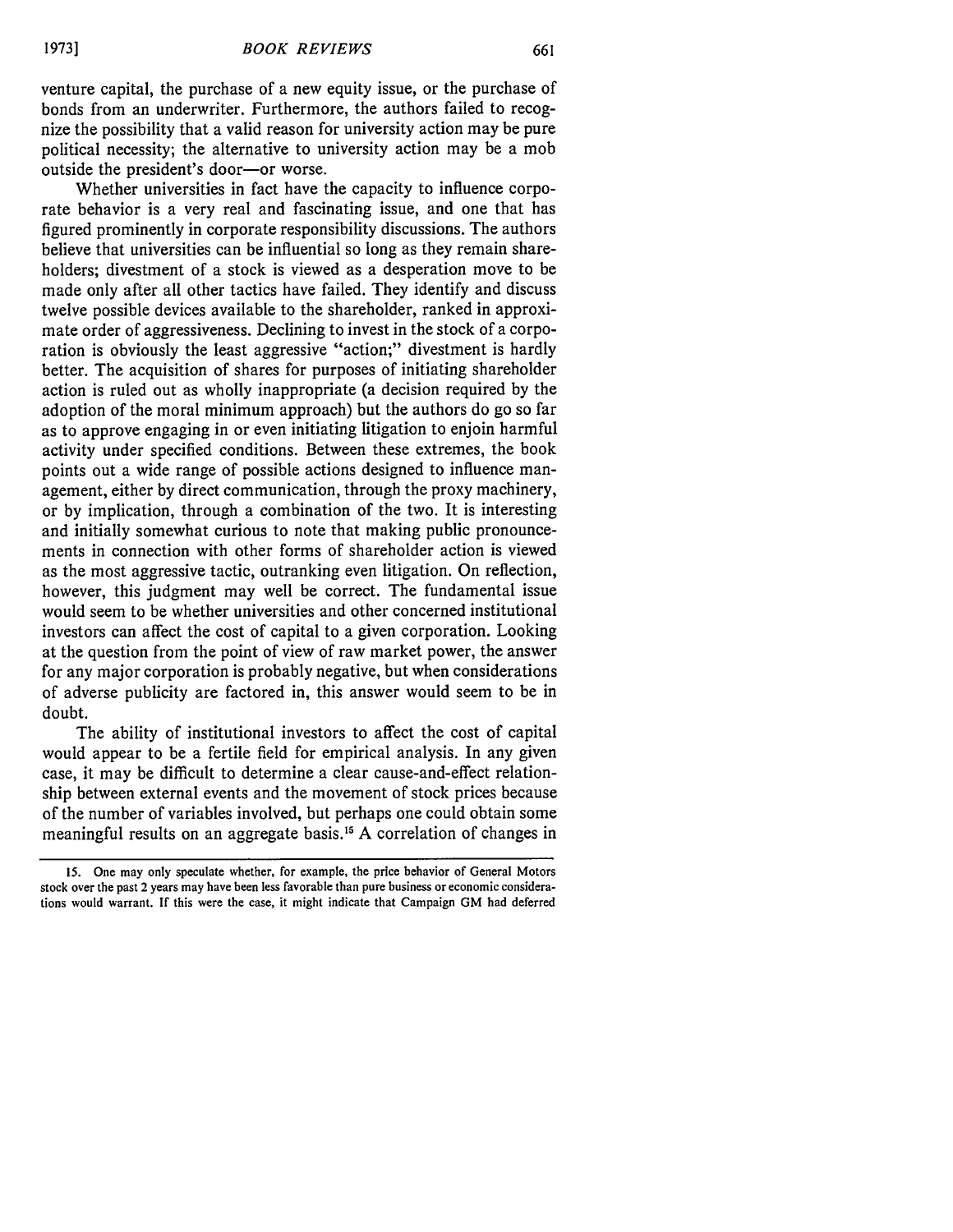bond rating with shareholder activity might further indicate that minority shareholders can have a significant influence on the cost of capital. Until such studies are undertaken, however, one can only guess at the economic effects of efforts to reform corporate conduct.

The ultimate product of the Yale seminar is a set of suggested guidelines the purpose of which is to: "establish criteria and procedures pursuant to which the university will respond to requests from members of the university community that the university take into account factors in addition to maximum economic return when making investment decisions and when exercising its rights as a shareholder.""6 The guidelines themselves are reasonably brief, and the criteria they establish are general because the authors envision a case-by-case development of a concrete body of precedent which will provide guidance for future decisions. Hypothetical cases are given to illustrate the operation of the guidelines.<sup>17</sup>

The guidelines recommend that the president and trustees of the institution appoint a committee or council drawn from all walks of university life. This group is to respond to requests (it is definitely *not* to be a roving commission), establish facts on the basis of evidence, and make recommendations for action to the trustees, who in turn are asked to indulge a presumption in favor of the council's recommendations.

The pattern of organization suggested by *The Ethical Investor* is the same one actually adopted, with minor variations, by nearly every university which has grappled with the problem. The committees or councils that have been established as a result have been left, by and large, to establish their own procedures, and more importantly, to define their real function. As a result, they undoubtedly will go through protracted identity crises. Perhaps this is unavoidable, but the authors of *The Ethical Investor* could have been more explicit about the way in which the investment council should approach the decision-making--- or rather, recommendation-making-process itself. One's initial impression is that such a body is supposed to function in much the same way as the staff of an administrative agency, with the trustees cast in the role of the commissioners.<sup>18</sup> Undoubtedly there are significant differences

numerous potential purchasers. Similar findings for Gulf and other companies subjected to heavy shareholder pressures would certainly tend to reinforce such a conclusion.

**<sup>16.</sup> J. SIMON, C.** POWERS & **J. GUNNEMANN,** *supra* note 14, at 171.

**<sup>17.</sup>** One may take issue with the proposed handling of some of the cases, and it will be a rare lawyer who cannot posit slightly more complex factual situations that would make the decisions difficult. This is not a very telling criticism. The "common law" technique proposed **by** the authors does permit decisionmakers over a period of time to sharpen their rules and their techniques of application.

**<sup>18.</sup>** The Securities and Exchange Commission perhaps offers a useful analogy.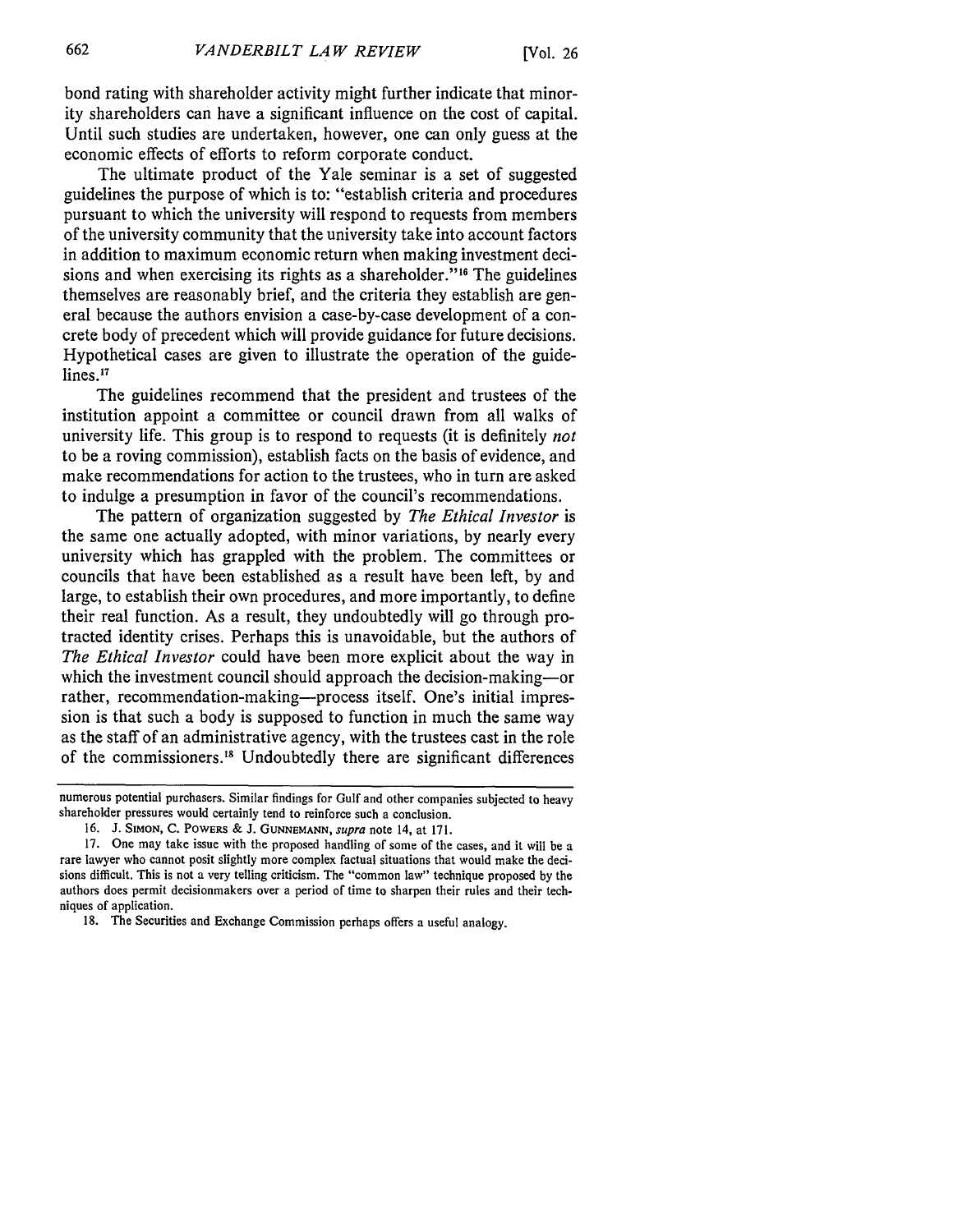between these relationships, but the adoption by an investment council of some working assumptions based on such an analogy might lend a certain coherence to the council's work and minimize frustration.

One significant practical problem which is alluded to only in passing is that of the expense and time which must be invested in factfinding if the forthcoming recommendations for action are to have a sound basis. To give an example, a recent effort by Harvard University to gather sufficient facts to permit the Harvard trustees to make an informed decision on the University's ownership of Gulf Oil stock involved many weeks of full-time work by a presidential assistant, including a trip to Angola.<sup>19</sup> Clearly not even a major university can afford to incur expenses of this magnitude on a regular basis, and for a small institution such thorough investigations are out of the question. To solve this problem, a number of educational institutions and foundations have recently established the Investor Responsibility Research Center.<sup>20</sup> The Center will be operated on a membership basis; the cost of membership will be determined by the size of the institutional portfolio. Its functions will be to keep its members abreast of developing corporate responsibility issues and to publish factual background papers on issues involving companies whose stocks are widely held by institutional investors. To the extent that the Center or some similar institution succeeds, university corporate responsibility committees and councils will be able to serve a useful purpose. Messrs. Simon, Powers, and Gunnemann have demonstrated conclusively that neither the issues nor the procedures can be significantly simplified if the results of university inquiries are to be meaningful, but it is equally clear that volunteer committees cannot sustain the burden of fact finding; it is more than enough to ask for analysis of the facts and for recommendations.

*The Ethical Investor* is, despite its flaws, as thorough and comprehensive a treatment of the problems of universities and corporate responsibility as might be desired. It should be required reading for university trustees, and it offers many valuable insights to the general reader. Although it may appear that student and faculty interest has diminished somewhat during the past two years, it is nearly a certainty that this has been more the result of an intelligent and sincere response by university administrators and trustees than of any profound change in the climate of opinion. If the universities continue to respond in a

*20. See* Wall Street **J.,** Dec. 14, **1972,** at 14, col. 4.

**<sup>19.</sup>** *See* Farber, *Gulf and Angola,* HARVARD UNIVERSITY **GAZETrE,** Oct. **6, 1972.**